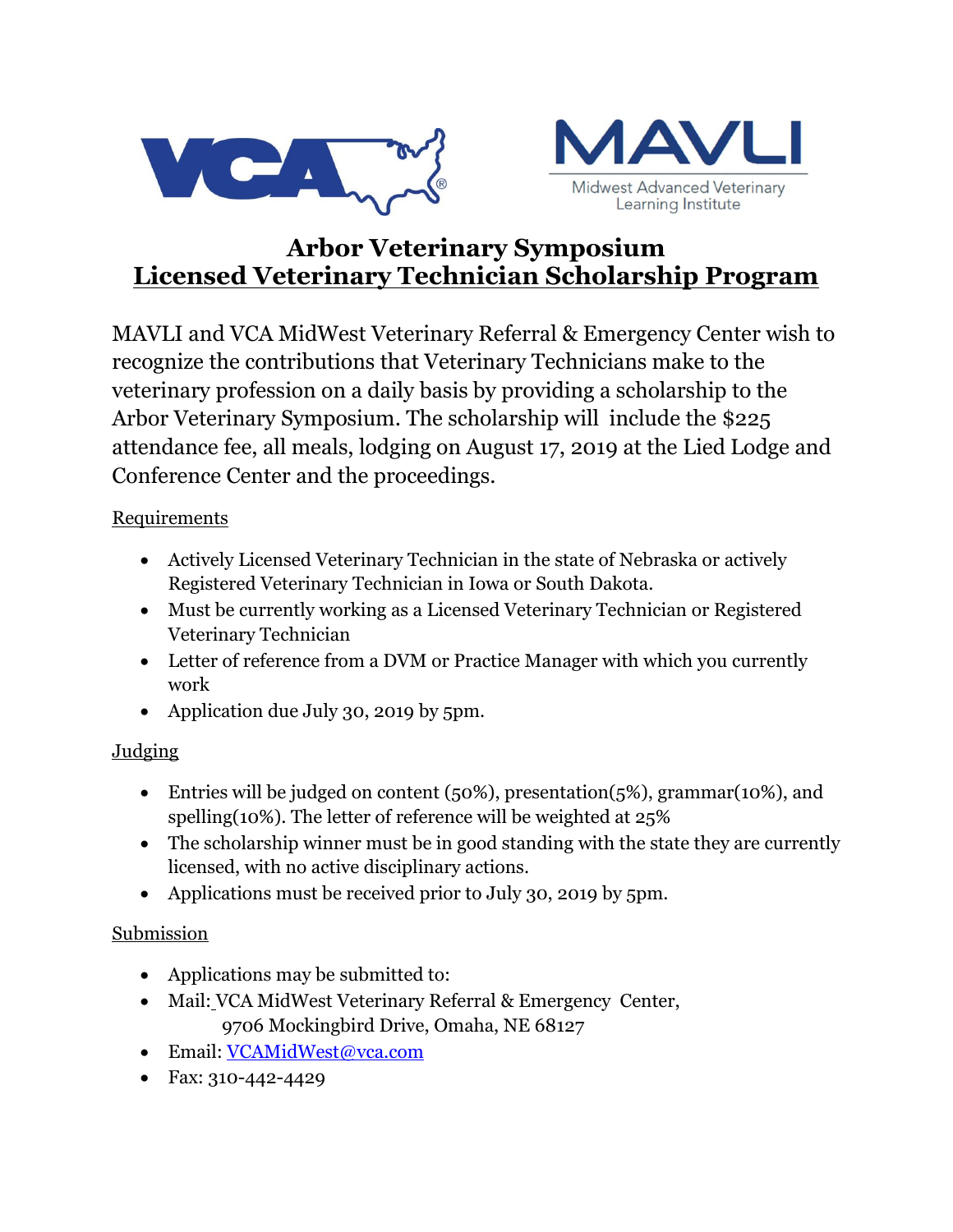### **Arbor Veterinary Symposium Licensed Veterinary Technician Scholarship Application**

Name: Address: City/State/Zip: Phone: Email: License State and Number: Veterinary Technology Program: Graduation Year: College (if applicable) Graduation Year: Do you hold a VTS? If so, what discipline?

Hospital or Clinic: Address: City/State/Zip: Phone: Job Title: Supervisor: